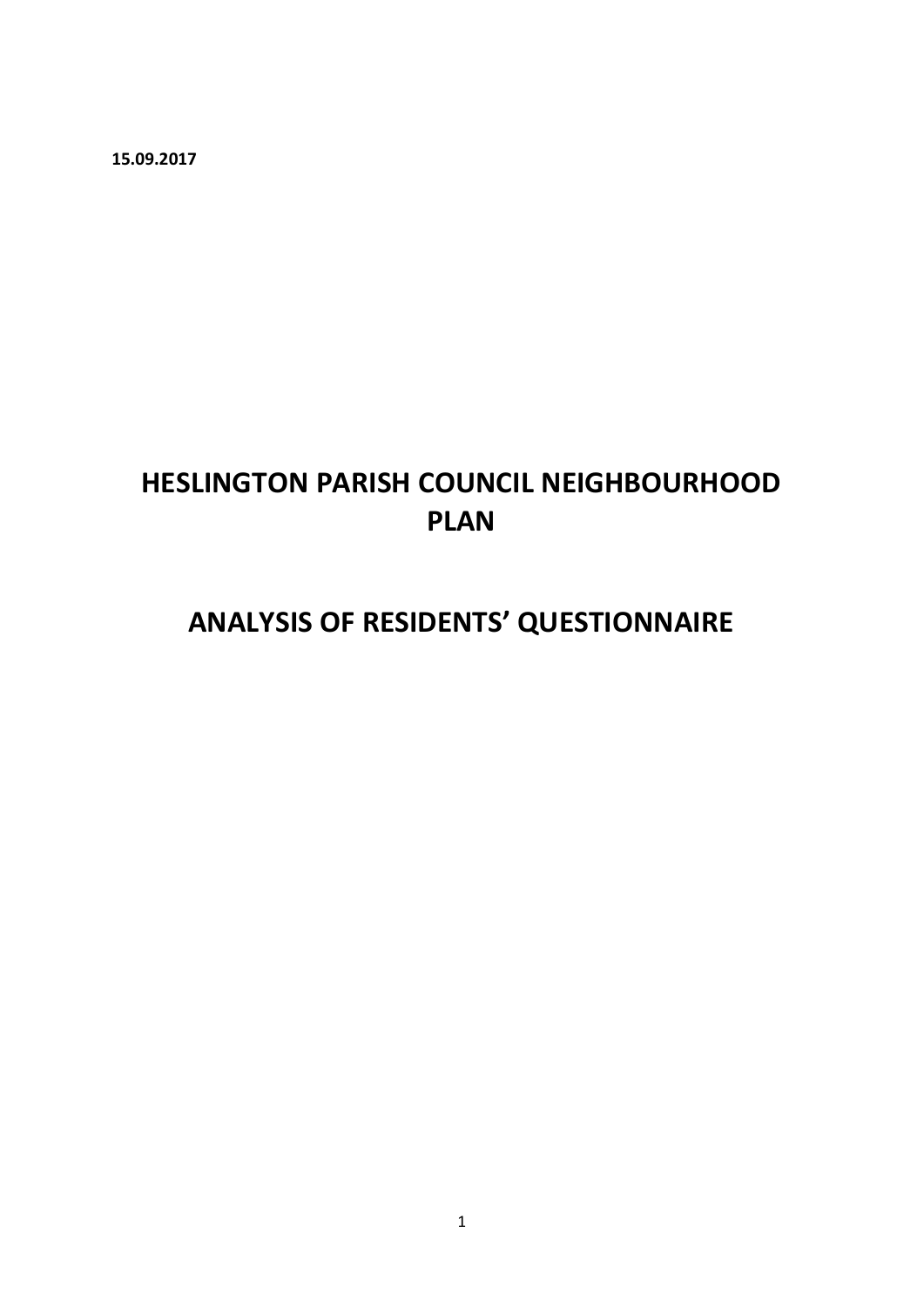#### **HESLINGTON PARISH COUNCIL NEIGHBOURHOOD PLAN RESIDENTS' QUESTIONNAIRE**

#### **ANALYSIS OF RESPONSES**

#### **How was the survey conducted?**

A single copy of the paper version of the questionnaire was delivered to every household in the Parish (486 questionnaires). A notice about the survey, and the questionnaire were also available on-line on the Parish Council website, and a notice about the Neighbourhood Plan, the purpose of the questionnaire and how to respond were posted on the Parish Council notice board in the village. Paper questionnaires were returned to the office of Sinclair Properties on Main Street; electronic versions were submitted via the Parish Council website, or by e-mail to the Parish Clerk. Residents were given 6 weeks to respond, but all late submissions were included in the analysis.

#### **Response rate and methods of analysis**

88 questionnaires were returned, a response rate of 18.1% of eligible households.

There were two kinds of questions – quantitative ('box-ticking'), and qualitative (requiring an 'open', verbal answer). They were respectively analysed by Lady Dot Lawton (a retired data-analyst) and Sir John Lawton (a retired natural scientist).

In 7 questionnaires the quantitative questions were answered by two people from the same household, giving a maximum response rate of 95 individuals. The maximum response rate for the qualitative questions was 86. Residents frequently gave more than one answer to the more open-ended qualitative questions. Responses in these sections have been grouped into answers reflecting similar views, although there is an inevitable degree of subjectivity in this process.

# **Geographical coverage of the Parish**

Seven respondents did not provide a post code; the remaining 88 questionnaires come from all parts of the Parish, with only 3 of the 28 Parish post codes not sending in at least one questionnaire.

# **Demographics of respondents vs. all residents**

Although the response rate to the questionnaire of just over 18% is reasonable, the sample is biased by age. The best recent summery of the age distribution of residents is the 2011 Parish Non-Student Survey Return data, presented in Appendix 2 for comparison with data from the questionnaires. In the intervening six years there will have been some (unquantifiable) changes, and estimating the number of University students in the age profile is an approximation. Nevertheless is it hard to avoid the conclusion that a much bigger proportion of older and retired residents returned questionnaires compared with the actual age-profile of residents. Another way to think about this is that a much lower proportion of working residents returned questionnaires than there are working residents in the population (Appendix 2).

# **Sequence of appendices summarising answers**

Appendices  $2(i)$ - $(x)$  are in the order in which their corresponding questions appear on the original questionnaire.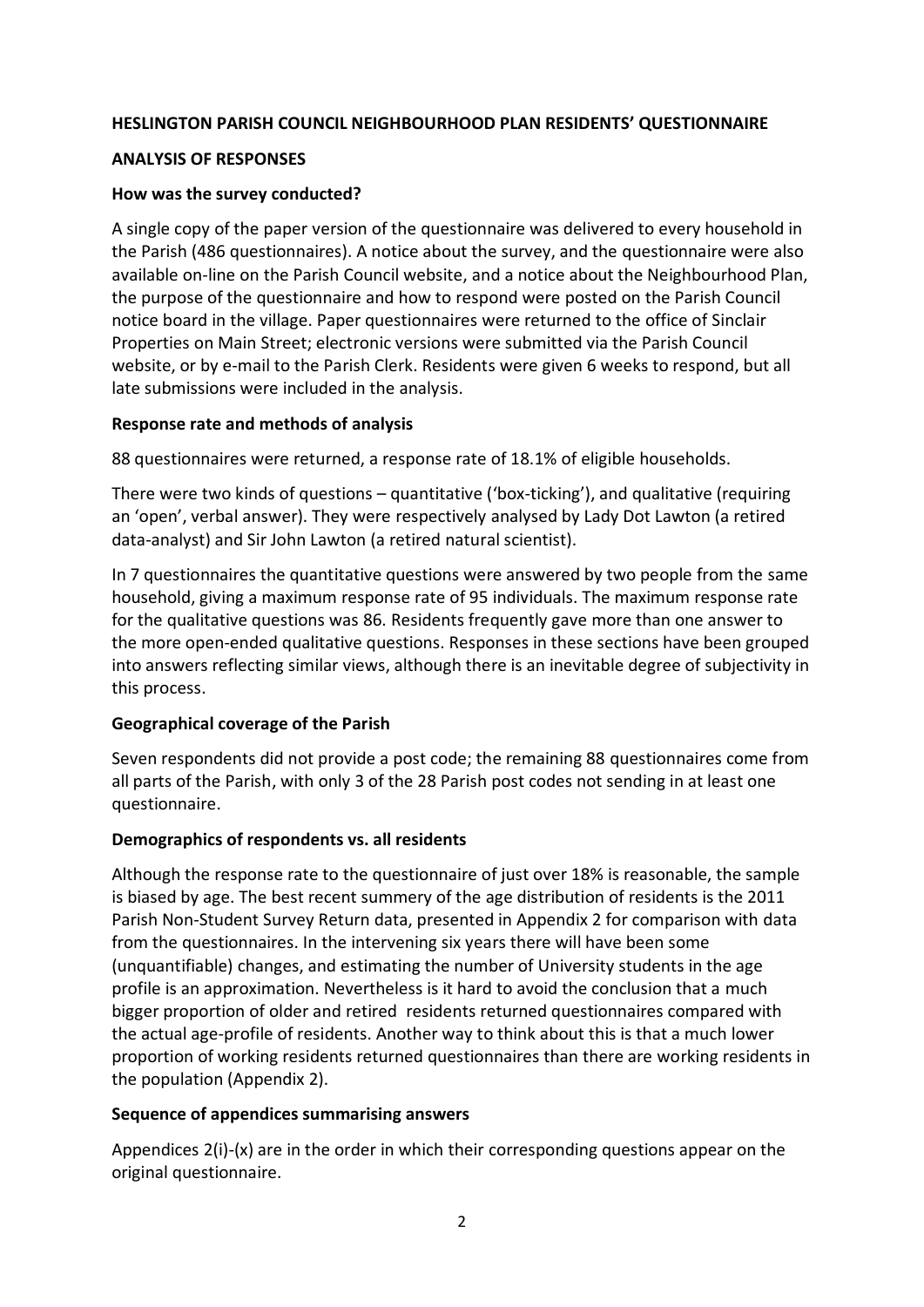#### **Appendix 1**

## **Demographic profiles of residents returning questionnaires vs Parish residents**

The most up-to-date demographic data come from the 2011 Parish Non-Student Survey Return. In the percentages that follow, nil. returns are excluded to allow direct comparison between the two data sets.

| <b>Questionnaire</b>                                     |                  |       | <b>Parish Survey Return</b> |
|----------------------------------------------------------|------------------|-------|-----------------------------|
| Full time employment                                     | 21               | 23.1% | 249<br>41.6%                |
| Part time employment                                     | $\boldsymbol{9}$ | 9.9%  | 87<br>14.5%                 |
| Self employed                                            | 12               | 13.2% | 95<br>15.9%                 |
| Unemployed                                               | $\mathbf{1}$     | 1.1%  | 20<br>3.3%                  |
| Carer                                                    | 0                | 0.0%  | 36<br>6.0%                  |
| Retired                                                  | 48               | 52.7% | 113<br>18.9%                |
| Nil. Returns                                             | 4                |       |                             |
| Age 16-25                                                | $\mathbf 0$      | 0.0%  | 591*<br>38.5%<br>16-24      |
| 25-40                                                    | 3                | 3.2%  | 453<br>29.5%<br>25-44       |
| 40-60                                                    | 29               | 31.0% | 222<br>14.5%<br>45-59       |
| 60-80                                                    | 54               | 58.0% | 231<br>15.0%<br>60-84       |
| More than 80                                             | 7                | 7.5%  | More than 85<br>39<br>2.5%  |
| Nil. Returns                                             | $\overline{2}$   | ---   |                             |
|                                                          |                  |       | *Estimate                   |
|                                                          |                  |       |                             |
| Other demographic date of those returning questionnaires |                  |       |                             |

| Male 35                                    | Female 53 |     | nil response 7 |                 |
|--------------------------------------------|-----------|-----|----------------|-----------------|
| Do you work in the area?                   |           |     |                |                 |
| Yes 24                                     |           | No. | 57             | nil response 14 |
| How long have you lived in the Parish?     |           |     |                |                 |
| 0-5 years                                  | 18        |     |                |                 |
| 5-15 years                                 | 18        |     |                |                 |
| $16-30$ years                              | 30        |     |                |                 |
| Over 30 years 26                           |           |     |                |                 |
| Nil returns                                | 4         |     |                |                 |
| Nobody selected "All my life" as an option |           |     |                |                 |
|                                            |           |     |                |                 |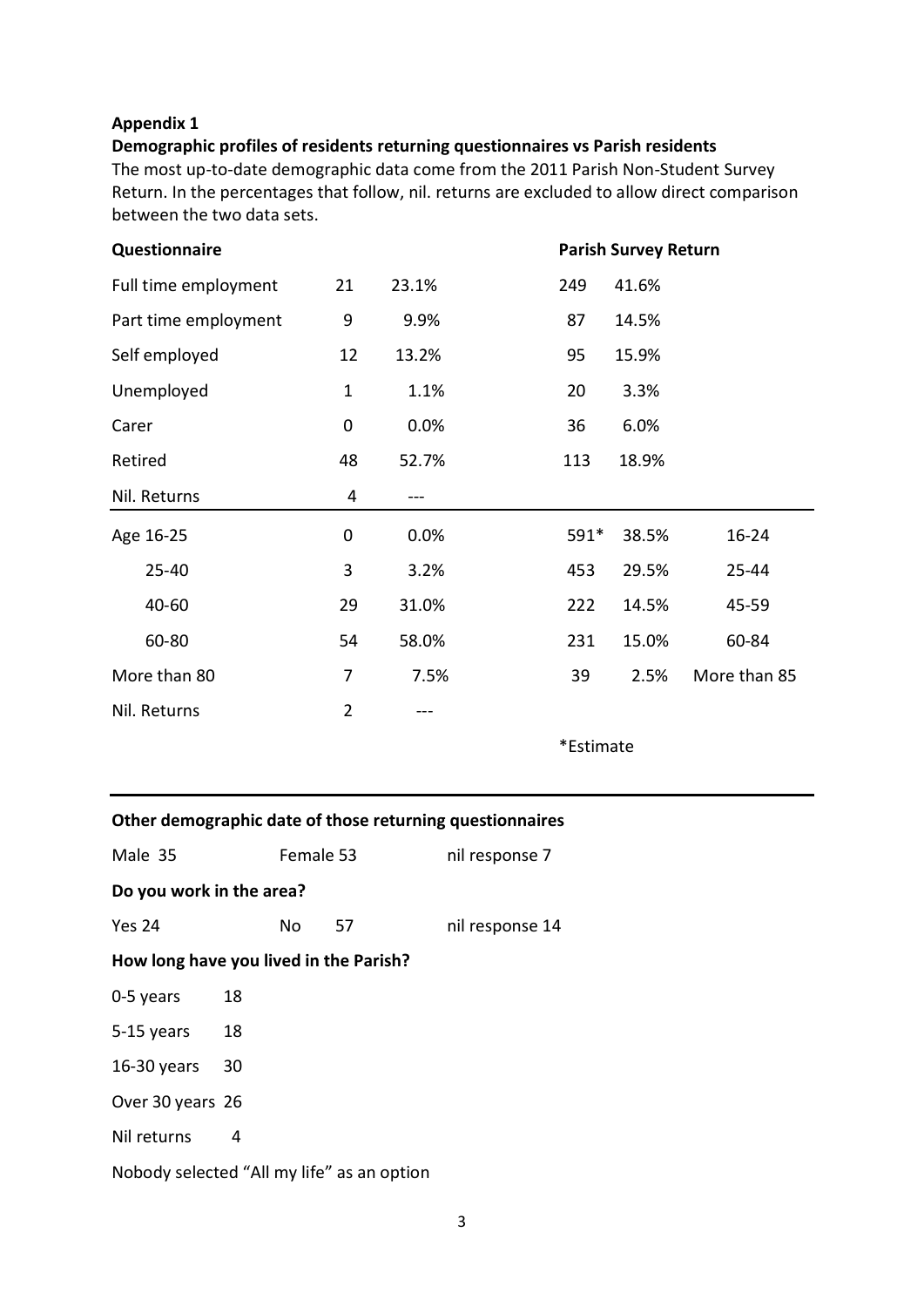# **Appendix 2i What do you like about Heslington?**

|                                                                                                                          | <b>Responses</b> |
|--------------------------------------------------------------------------------------------------------------------------|------------------|
| The village retains a rural/semi-rural feel and identity                                                                 | 57               |
| Specific reasons for giving an answer in this category were:                                                             |                  |
| Easy access to neighbouring countryside, footpaths & wildlife<br>But with:                                               | 44               |
| Easy access to York City Centre and wider transport links<br>With specific mention of:                                   | 40               |
| Good bus service into town                                                                                               | 16               |
| Cycle links                                                                                                              | $\mathbf 1$      |
| <b>Respondents particularly liked</b>                                                                                    |                  |
| Quality village architecture, Main Street, grass verges, Church Field etc.<br>With specific mention in this category of: | 32               |
| Good local facilities (Post Office, pub, shop, Meeting Room, school etc.)                                                | 28               |
| A sense of place/community, peaceful, with friendly people                                                               | 24               |
| History, including links to agriculture and farming                                                                      | 13               |
| Good playing fields and safe places to play                                                                              | 8                |
| A good mix of types of housing, commercial premises etc.                                                                 | 6                |
| <b>Trees</b>                                                                                                             | 6                |
| Looked after and cared for                                                                                               | 5                |
| No buses on Main Street                                                                                                  | 3                |
| The importance of the church in village social life                                                                      | 3                |
| Strong planning and conservation controls                                                                                | $\overline{2}$   |
| Low-level street lighting                                                                                                | $\overline{2}$   |
| Disabled parking                                                                                                         | $\mathbf{1}$     |
| Yet with:                                                                                                                |                  |
| A mixed, vibrant, international community enriched by University                                                         | 16               |
| And access to University events, courses, library and other facilities                                                   | 15               |
| Plus the campuses, lakes and wildfowl                                                                                    | 5                |
| Indeed "everything"                                                                                                      | $\overline{2}$   |

- *"Architecture – proximity to countryside – broad verges on Main Street – flowers on people's front gardens – post office – the Outgang – Boss Lane – access to campuses – bird life – proximity to York – hedgehogs – allotments – green spaces."*
- *"Its charming rural character, interesting buildings, the wide Main Street and the trees, grass verges, easy access to the countryside and proximity to York."*
- *"The range of public services & 'open' lecture series, music & events available to Heslington residents as a consequence of the University. The diverse, vibrant community."*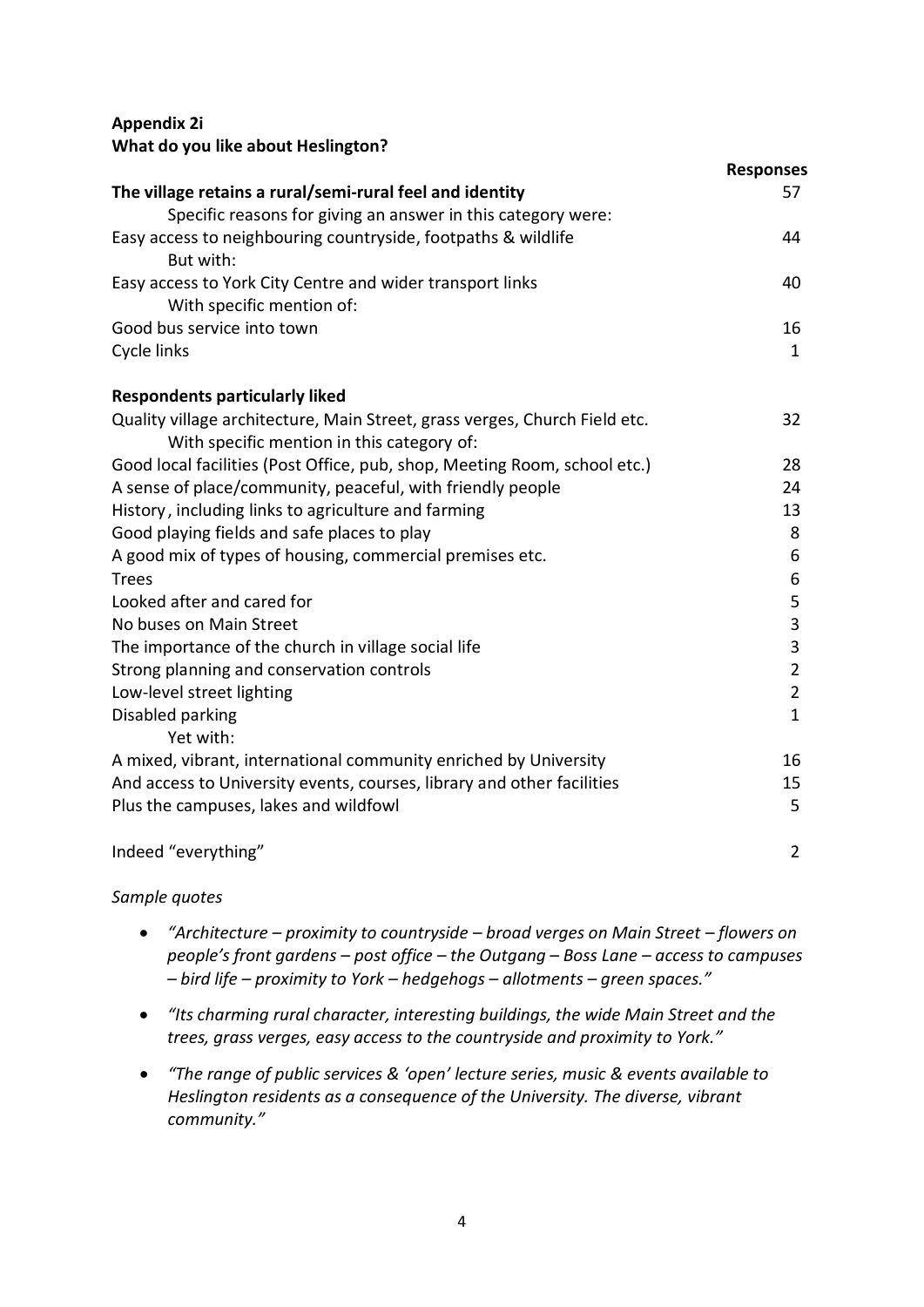# **Appendix 2ii What improvements/changes would you like to see?**

|                                                                                 | <b>Responses</b> |
|---------------------------------------------------------------------------------|------------------|
| <b>Concerns about traffic feature prominently. Specifically:</b>                |                  |
| Reduce traffic into and through village                                         | 14               |
| More parking for residents and restrictions (enforced) for non-residents        | 13               |
| Remove/re-design speed bumps and chicanes throughout                            | 8                |
| Bus bays at all bus stops                                                       | $\overline{2}$   |
| Heslington Hall gyratory system needs re-designing                              | $\mathbf 1$      |
| Fulford end of Heslington Lane should be 30mph                                  | $\mathbf{1}$     |
|                                                                                 |                  |
| Concerns about student housing and affordable (non-student) housing include:    |                  |
| Reduce student accommodation/houses of multiple occupation 'of campus'          | 7                |
| Need more family/affordable non-student homes                                   | 6                |
| Provide more student accommodation within campuses                              | $\overline{2}$   |
| And probably related:                                                           |                  |
| Reduce student noise and feeling of being 'swamped' by students                 | 3                |
|                                                                                 |                  |
| Need to increase provision and maintenance of village infra-structure:          |                  |
| Better pavement, gutter and road maintenance and cleaning                       | 12               |
| More bike routes and better maintained bike routes (e.g. to Fulford)            | $\overline{7}$   |
| Better management/location of litter bins, litter collection, cleaning graffiti | 6                |
| More investment in, and maintenance of village, street furniture/appearance     | 5                |
| Add facilities on sports field (e.g. football goals, Astroturf area)            | $\overline{2}$   |
| Dog waste on the Outgang a concern                                              | $\mathbf{1}$     |
| Street lighting could be improved in some areas                                 | $\mathbf{1}$     |
| Install a defibrillator                                                         | $\mathbf{1}$     |
|                                                                                 |                  |
| Some respondents want buses re-instated, re-routed, or made more frequent       | 6                |
|                                                                                 |                  |
| Village facilities received a lot of attention:                                 |                  |
| Re-open the Deramore Pub                                                        | 12               |
| Need one or more of additional shops, pharmacy, coffee shop, library etc.       | 10               |
| Need more activities to bring village together socially (including church)      | 8                |
| Plant a tree-screen to reduce noise from A64                                    | 4                |
| Install village biomass (or other) green energy schemes                         | $\overline{2}$   |
| Expand the Tillmire Site of Special Scientific Interest                         | $\mathbf{1}$     |
|                                                                                 |                  |
| Don't want to see any changes or 'improvements' (nil returns or explicit)       | 11               |
|                                                                                 |                  |

- *"More shops. Café. Bus service to Fulford. Village pond. Remove chicane on Main Street. Improve road surface at roundabout. Remove speed bumps on Uni. Road."*
- *"Less traffic."*
- *"A greater sense of community."*
- *"A few more amenities; good newspaper shop, restaurant, social centre."*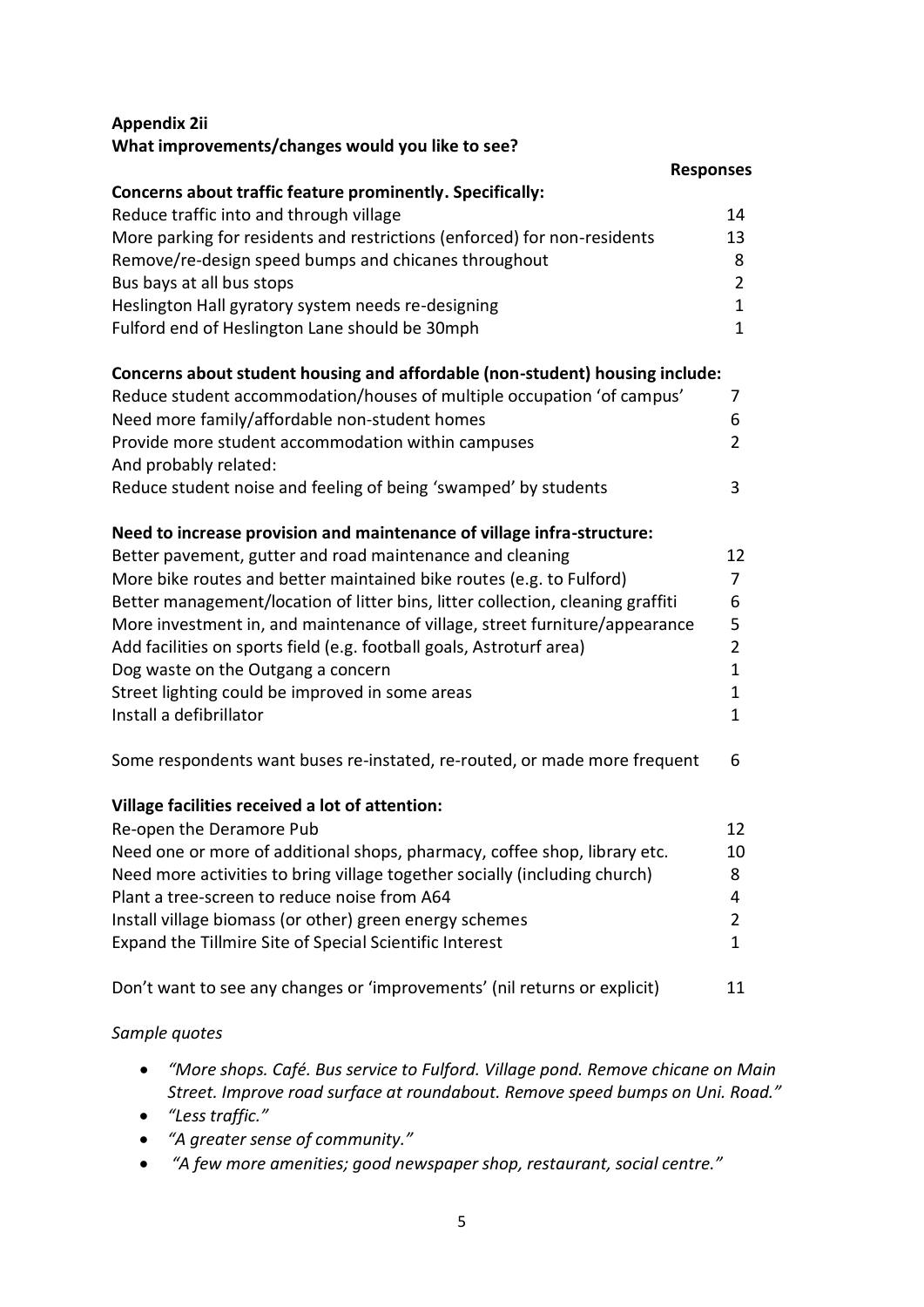# **Appendix 2iii**

|                                                                                           | <b>Responses</b> |
|-------------------------------------------------------------------------------------------|------------------|
| Concerns about traffic feature prominently:                                               |                  |
| Too much traffic, too fast, illegal parking etc.                                          | 32               |
| Too many speed bumps, chicanes, bollards                                                  | 8                |
| Difficulty of parking for local residents and their visitors                              | $\mathbf{3}$     |
| Noise from A64                                                                            | 3                |
| Traffic fumes (e.g. parked taxis)                                                         | $\overline{2}$   |
| Congestion round bus stops                                                                | $\overline{2}$   |
| The University is not popular with some residents:                                        |                  |
| Noisy, antisocial, inconsiderate students                                                 | 17               |
| An overbearing, continuously expanding University presence                                | 14               |
| Too many houses of multiple occupancy, many poorly maintained                             | 9                |
| Student cyclists with no lights, on pavements and not using cycle routes                  | 6                |
| There is some unhappiness with bus services:                                              |                  |
| Too many overcrowded/empty, expensive, polluting buses                                    | 7                |
| No service to Fulford, withdrawal of 27 service                                           | $\overline{2}$   |
| In the village and its surroundings:                                                      |                  |
| Litter (including need more bins), fly-tipping and dog fouling                            | $\overline{7}$   |
| Closure of the Deramore                                                                   | 4                |
| Loss of 'village spirit', including 'town vs gown' issues and polarisation by age         | $\overline{4}$   |
| Erosion of Green Belt                                                                     | $\overline{4}$   |
| More dedicated, better signed cycle routes 'joining up' village, University, Fulford etc. | 3                |
| Village too resistant to new developments even when needed (e.g. affordable homes)        | $\overline{2}$   |
| Contradictory views on too many banks vs bank closures                                    | 1 vs. 2          |
| Poor maintenance (road sweeping, messy verges, potholes)                                  | $\overline{2}$   |
| No 'corner shop', pharmacy, other shops                                                   | $\overline{2}$   |
| Some very poor quality University buildings on Main Street                                | $\mathbf{1}$     |
| Don't want village signs                                                                  | $\mathbf{1}$     |
| Not enough young families                                                                 | $\mathbf{1}$     |
| Nothing (nil returns or explicit)                                                         | 18               |
| Sample quotes                                                                             |                  |

- *"Every time the students return it's bedlam….And the amount of litter increases 10 fold."*
- *"The traffic chaos when the university staff leave work."*
- *"The imbalance due to the University expanding."*
- *"1. Rubbish dumped around the village. 2. Speeding traffic on Main Street and incoming roads. 3. Overcrowded buses. 4. Parking incorrectly around the village. 5 Pot holes."*
- *"Nothing: it is a lovely place to live. The students are all well-behaved and enliven the community."*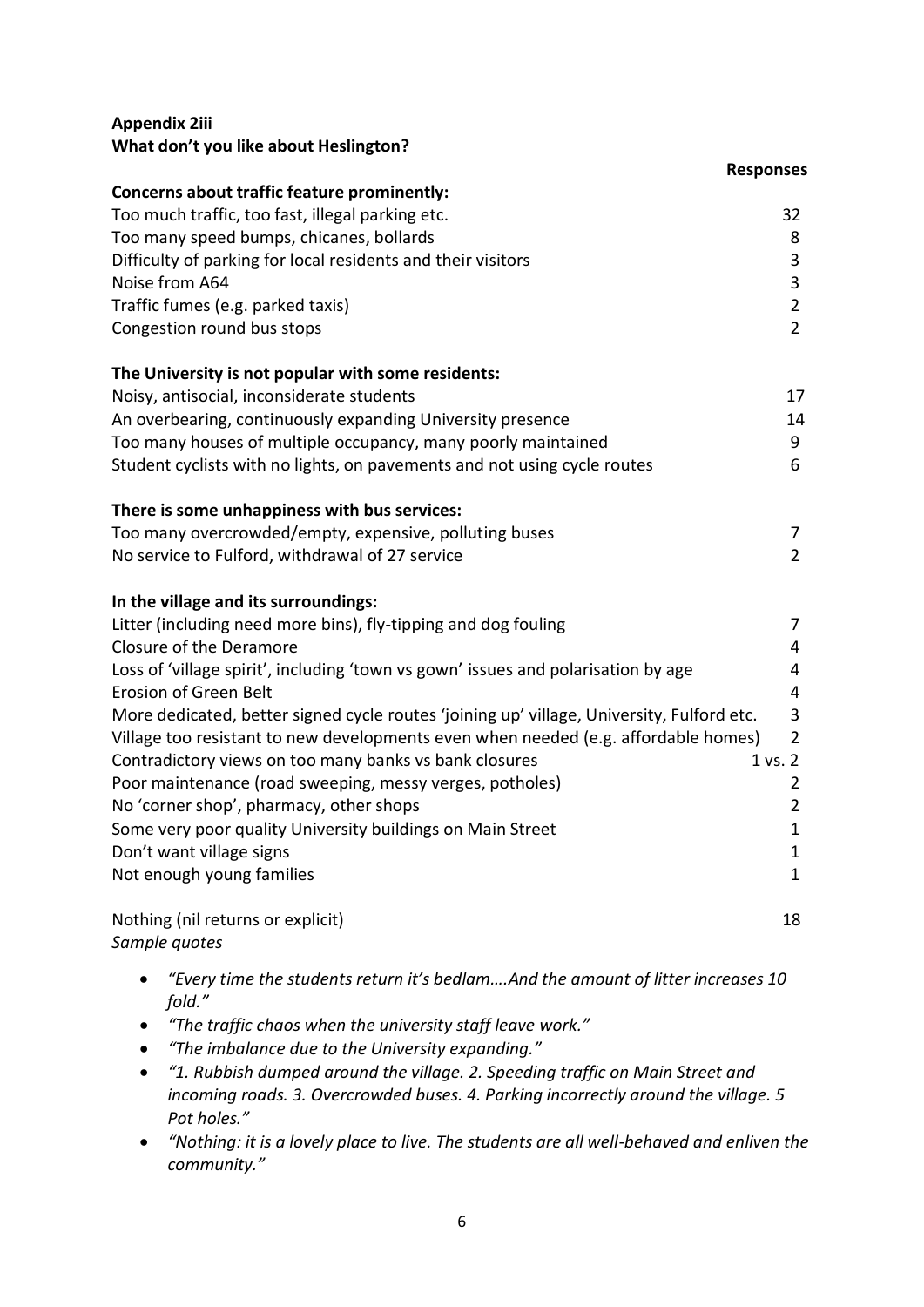# **Appendix 2iv**

# **What modes of transport do you use and which do you use most frequently?**

|             | Mode of travel (85 responses)<br>(some giving >1) | Most frequent mode (66 responses) |
|-------------|---------------------------------------------------|-----------------------------------|
| <b>Bus</b>  | 79                                                | 22                                |
| Car         | 71                                                | 32                                |
| Bus & Car   | 0                                                 | 4                                 |
| Cycle       | 34                                                | 8                                 |
| Train       | 6                                                 | 0                                 |
| Taxi        | 6                                                 | 0                                 |
| Motorbike   | $\overline{2}$                                    | 0                                 |
| Other       | $\overline{2}$                                    | 0                                 |
| Nil returns | 3                                                 | 19                                |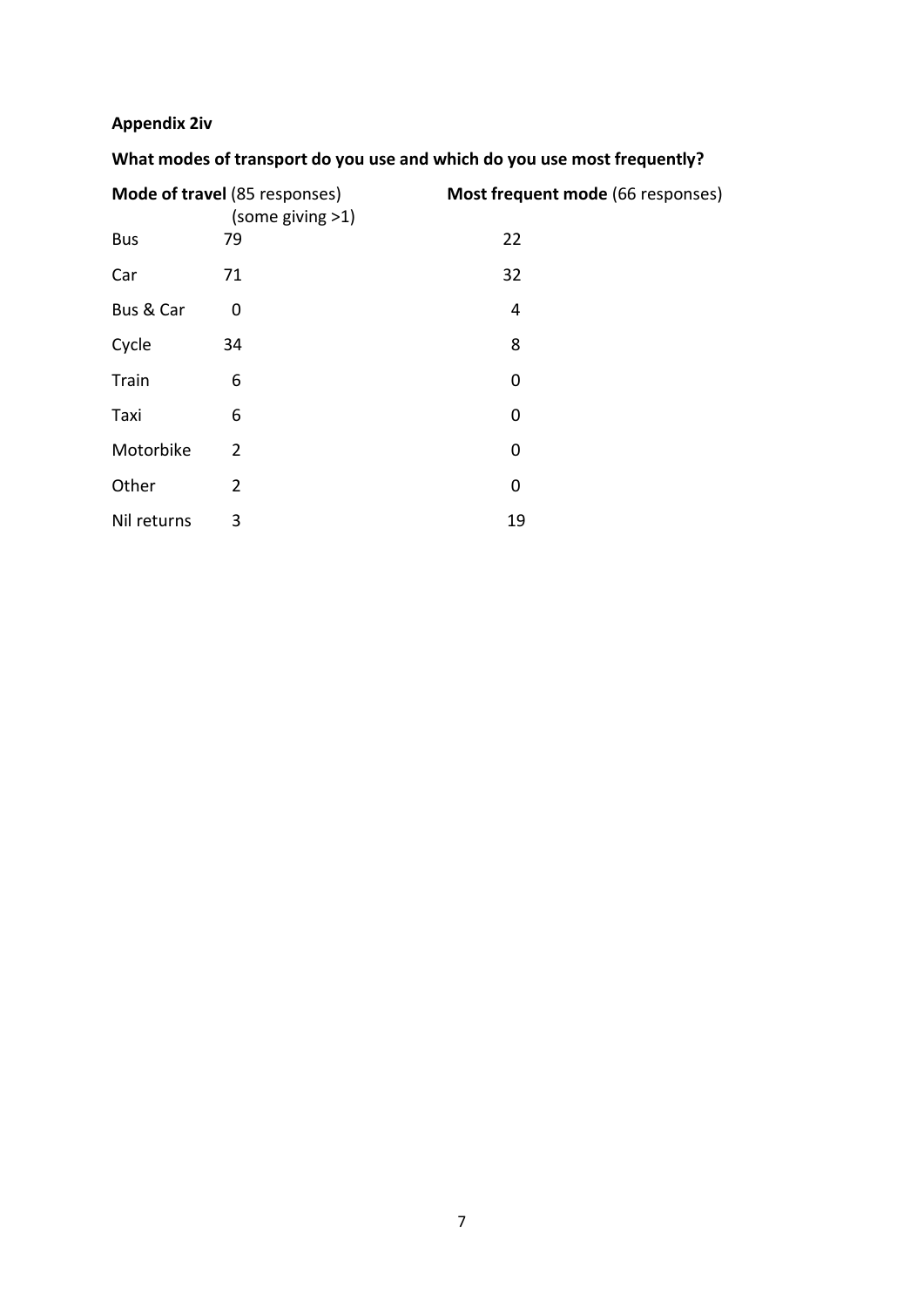#### **Appendix 2v**

| What improvements would you like to see to the transport system/infrastructure ?         |                              |
|------------------------------------------------------------------------------------------|------------------------------|
|                                                                                          | <b>Responses</b>             |
| Many respondents are unhappy with various aspects of the bus services:                   |                              |
| Various combinations of more routes, more frequent services, less crowded                |                              |
| buses, more information                                                                  | 32                           |
| Specific ideas include:                                                                  |                              |
| Fewer buses at quiet times                                                               | 2                            |
| Dedicated student transport to and from Station at start and end of term<br>Lower prices | $\mathbf{1}$<br>$\mathbf{1}$ |
| Heslington Hall club-buses should be banned after midnight                               | $\mathbf{1}$                 |
| Electric (less polluting, quieter) buses                                                 | $\mathbf{1}$                 |
|                                                                                          |                              |
| University Road widely seen as disorganised shambles of buses, cars, cyclists not on     |                              |
| cycle-track, jay-walking pedestrians etc. Needs a serious rethink.                       | 14                           |
| And throughout village, including University Road:                                       |                              |
| Unhappiness with most traffic-calming measures (chicanes, speed-bumps etc.)              | 12                           |
| More, and more joined up, pedestrian and cycle routes (incl. round Deramore School)      | 12                           |
| Rethink/redesign key routes, intersections, pedestrian crossings to reflect hugely       |                              |
| increased vehicle numbers, pedestrians and cyclists                                      | 11                           |
| Enforce speed, weight and parking restrictions and explore need for new ones             | 7                            |
| Need extra parking for residents (e.g. off Main Street)                                  | 3                            |
| Fix potholes                                                                             | 3                            |
| Restrict through traffic in village, now and particularly in future                      | $\overline{2}$               |
| Bike racks at or near bus-stops                                                          | $\mathbf{1}$                 |
| But not everybody is unhappy:                                                            |                              |
| Content with bus and/or other transport infrastructure                                   | 13                           |
| Nil returns                                                                              | 12                           |
|                                                                                          |                              |

- *"Re-introduce the proposal to close Field Lane, except for access and public transport, pedestrians and cycles."*
- *"The roundabout system near Heslington Hall is still a bit dangerous for cyclists."*
- *"Since the 44 was cancelled the bus service is overcrowded and not frequent enough before 8am and after 6 (to 8pm)."*
- *Put "bike racks near bus stops."*
- *"More joined up bike paths along popular routes."*
- *"…jams on University Road now very bad at some times of the day/year. Traffic being seriously compromised by number of buses converging on roadway."*
- *"It seems good to me."*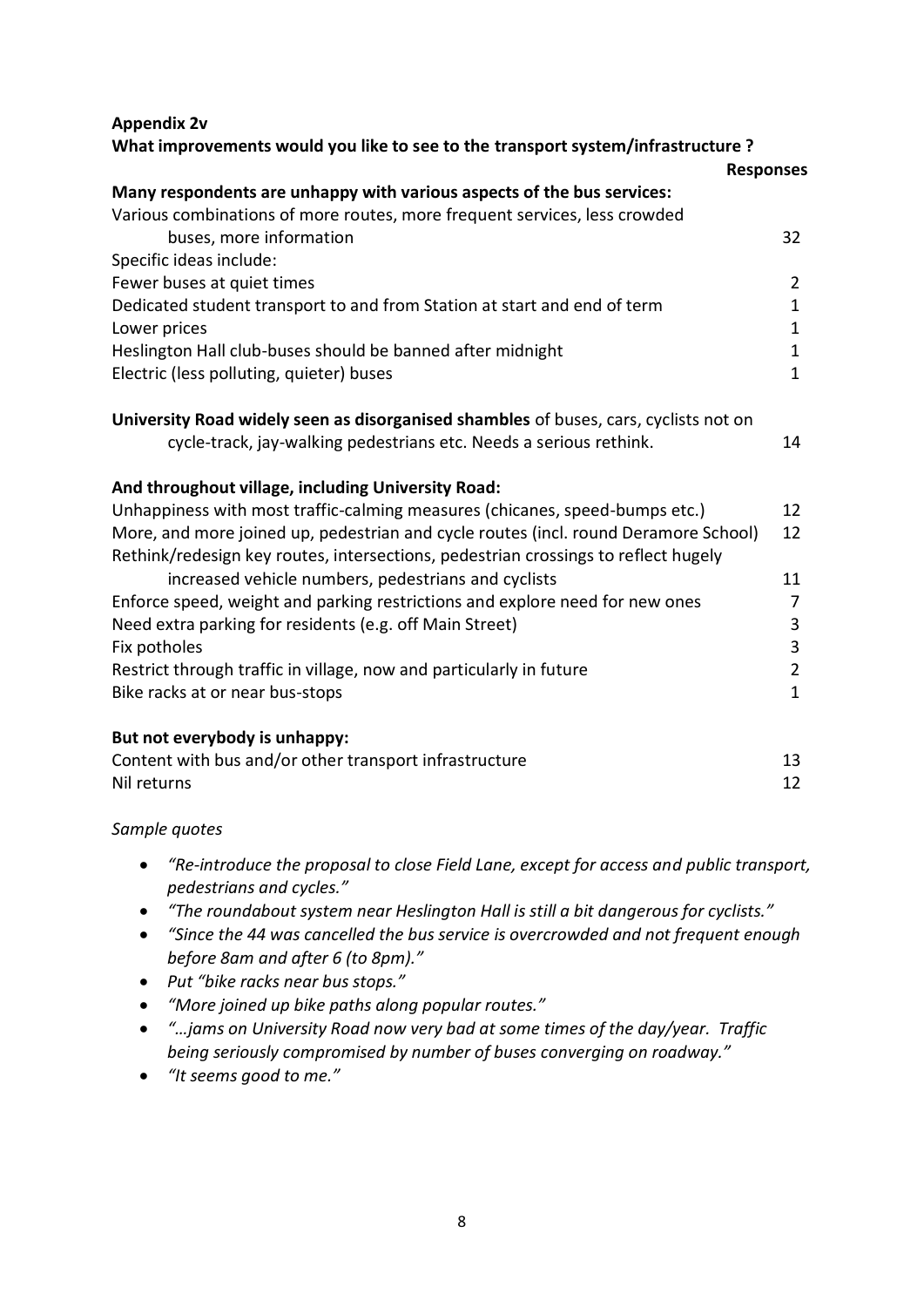| Appendix 2vi                                                                |                  |
|-----------------------------------------------------------------------------|------------------|
| Does the mix of housing meet local needs? Why do you think this?            |                  |
|                                                                             | <b>Responses</b> |
| Note that respondents frequently gave more than one reason for their answer |                  |
| YES                                                                         | 26               |
| No reason given                                                             | 11               |
| Reasons given included:                                                     |                  |
| Good range of types and sizes of houses                                     | 5                |
| Good mix of younger and older people                                        | 3                |
| Small village, attractive as it is                                          | 3                |
| Student accommodation (HMOs) fairly well controlled                         | $\overline{2}$   |
| Demand from University staff and locals is met                              | $\overline{2}$   |
| <b>QUALIFIED YES, BUT</b>                                                   |                  |
| Need more affordable housing                                                | $\overline{2}$   |
| Need more housing for elderly residents                                     | $\mathbf{1}$     |
| <b>NO</b>                                                                   | 34               |
| Reasons given included                                                      |                  |
| Not enough affordable/family/single person homes                            | 31               |
| Too many rented/student houses/HMOs                                         | 19               |
| Not enough housing for older residents wishing to downsize                  | 3                |
| "Infrastructure" doesn't enable significant housing development             | $\mathbf 1$      |

#### **DON'T KNOW, BUT**

Not enough affordable houses and the set of the set of the set of the set of the set of the set of the set of the set of the set of the set of the set of the set of the set of the set of the set of the set of the set of th Too many HMOs and the state of the state of the state of the state of the state of the state of the state of the state of the state of the state of the state of the state of the state of the state of the state of the state "Something for everyone" 1

#### **NIL RESPONSE** 14

- *"Yes I think so. Student accommodation fairly well controlled."*
- *"Seems OK."*
- *"Yes, on the whole. Except prices v. high for young first time buyers, and a lot of housing is going over to student lets. This needs to be kept in proportion."*
- *"There should be more [housing] available at the cheaper end of the market for young would-be home owners."*
- *"Not enough affordable houses for local residents – too many have been bought by buy-to-let landlords."*
- *"If anything maybe we need more appropriate housing for the elderly."*
- *"Not qualified to say."*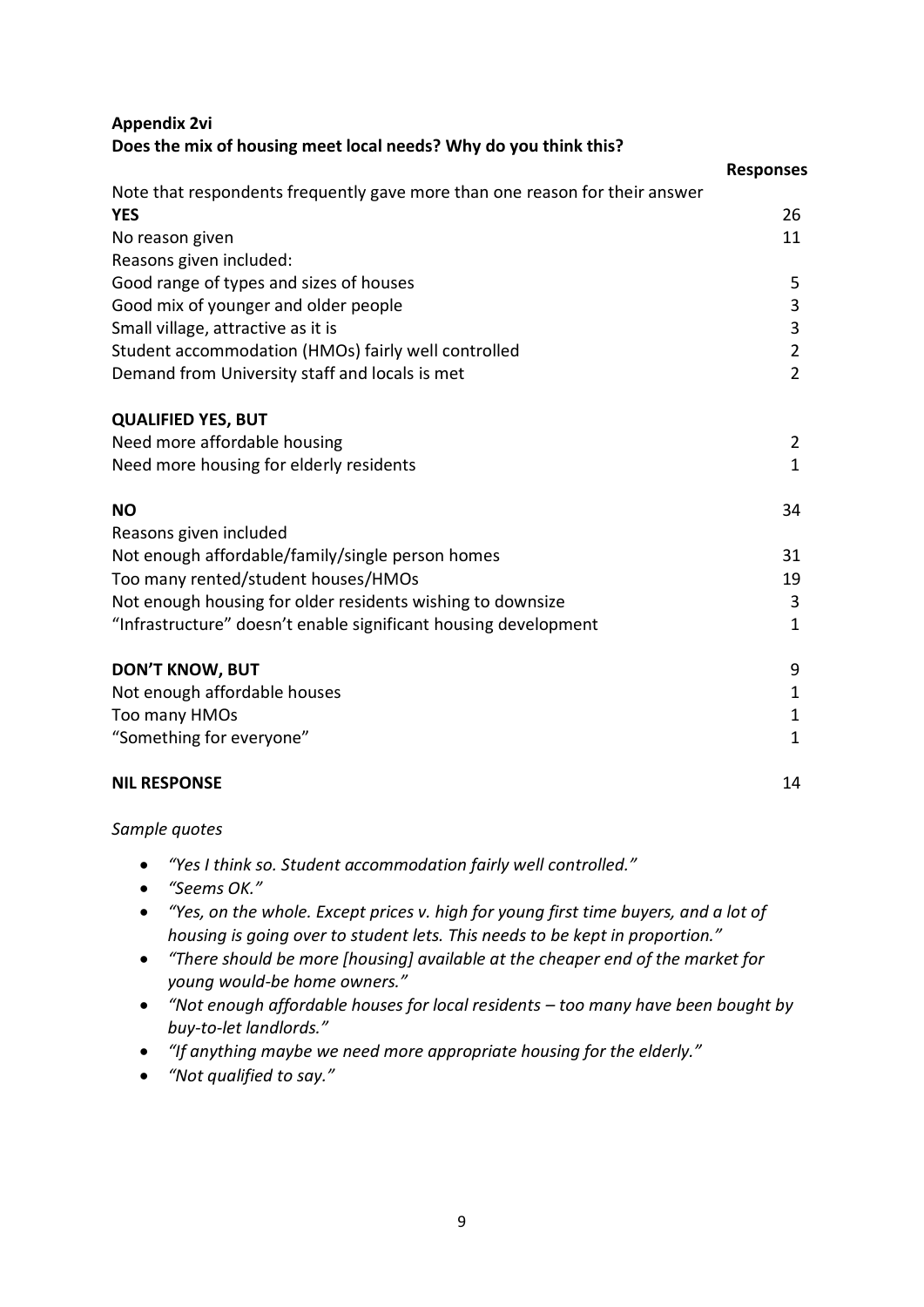# **Appendix 2vii Which services and facilities do you use in Heslington? Tick all that apply.**

(85 Responses)

| Post Office                 | 85 |
|-----------------------------|----|
| Local buses                 | 82 |
| Local footpaths             | 77 |
| <b>Banks</b>                | 73 |
| Local shops                 | 72 |
| <b>Public houses</b>        | 53 |
| Village Meeting Room 44     |    |
| Play Park                   | 33 |
| Places of worship           | 26 |
| <b>Church Field</b>         | 23 |
| Sports fields               | 19 |
| <b>Holmfield Centre</b>     | 18 |
| Church Hall                 | 17 |
| <b>Primary School</b>       | 8  |
| Allotments                  | 8  |
| University facilities       | 5  |
| <b>Golf Club</b>            | 4  |
| <b>Scouts and Cubs</b>      | 4  |
| Pre-school group            | 3  |
| After-school group          | 3  |
| Beavers                     | 1  |
| Church facilities & grps. 1 |    |
| <b>Guides and Brownies</b>  | 0  |
| Youth Club                  | 0  |
| <b>Sunday School</b>        | 0  |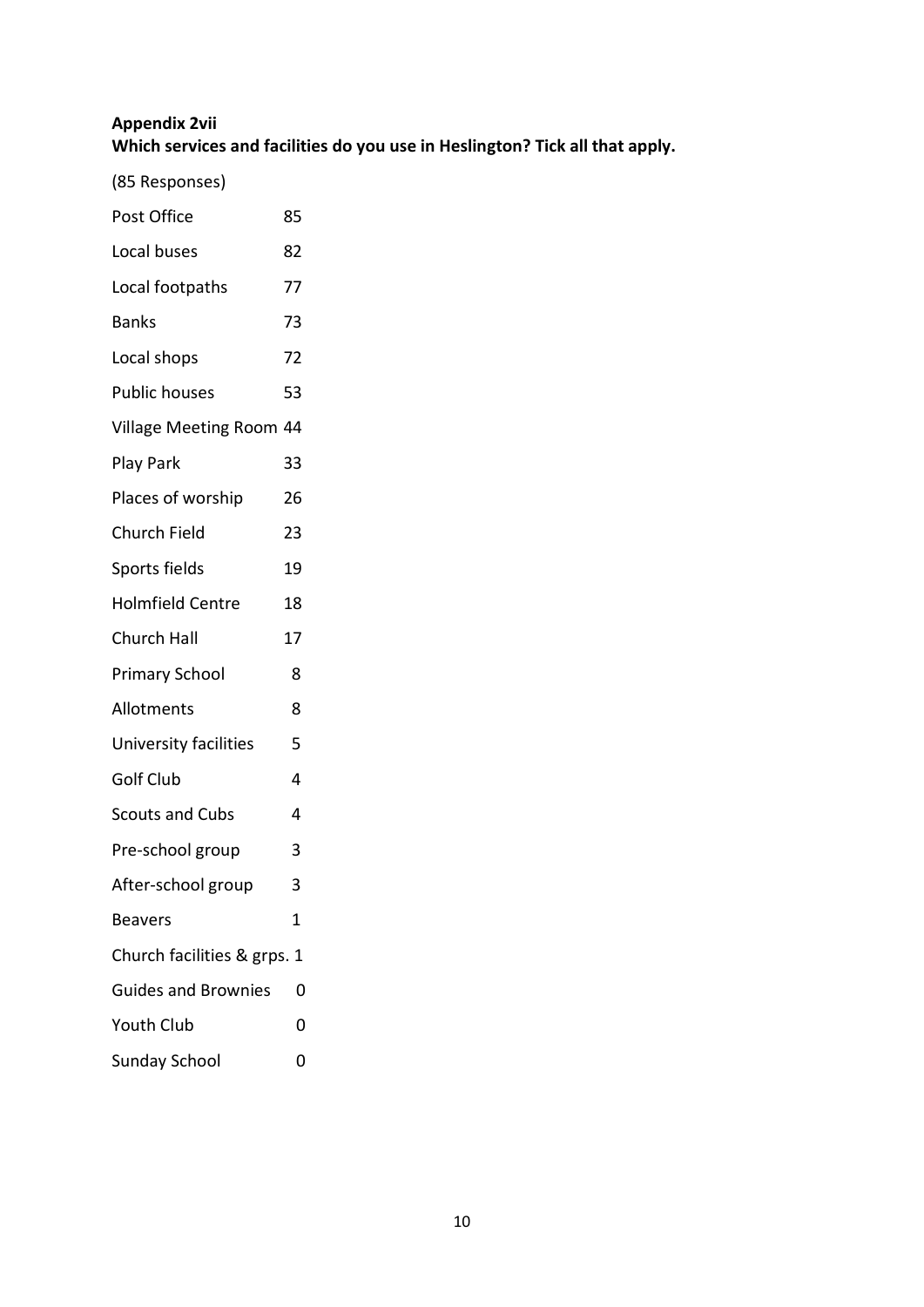# **Appendix 2viii Are you happy with Heslington community facilities?**

|                                                                                                          | <b>Responses</b> |
|----------------------------------------------------------------------------------------------------------|------------------|
| Note that most respondents didn't give a reason for their answer, but some gave<br>more than one reason. |                  |
| <b>YES</b>                                                                                               | 51               |
| With specific mention of:                                                                                |                  |
| <b>Village Meeting Room</b>                                                                              | 2                |
| <b>Playing Fields</b>                                                                                    | $\mathbf{1}$     |
| Newsletter and Notice Board                                                                              | $\mathbf{1}$     |
| <b>QUALIFIED YES, BUT</b>                                                                                | 11               |
| Pity about closure of Deramore                                                                           | 6                |
| A small tea/coffee shop would be welcome                                                                 | 3                |
| A charity shop ditto                                                                                     | $\overline{2}$   |
| Very variable other reasons (each a single, different, request/recommendation)                           | $\overline{7}$   |
| <b>NOT ENTIRELY</b> (no reason given)                                                                    | $\mathbf{1}$     |
| <b>NO</b>                                                                                                | 10               |
| For very variable reasons:                                                                               |                  |
| Re-open HSBC/Lloyds banks and Deramore pub                                                               | 2                |
| Need proper shops, café                                                                                  | $\overline{2}$   |
| Not enough for older residents to do/more communal activities                                            | $\overline{2}$   |
| DON'T KNOW/HAVEN'T USED ANY                                                                              | $\overline{2}$   |
| <b>NIL RESPONSE</b>                                                                                      | 11               |
|                                                                                                          |                  |

*Selected quotes*

- *"OK for my needs."*
- *"Yes – very impressive array, had no idea there was so much when we moved here."*
- *"Yes, but not aware of all of them"*
- *"Yes. But a Tea/Coffee shop would be nice. Also a charity shop would thrive."*
- *"Yes although there is room for improvement."*
- *"What are they?"*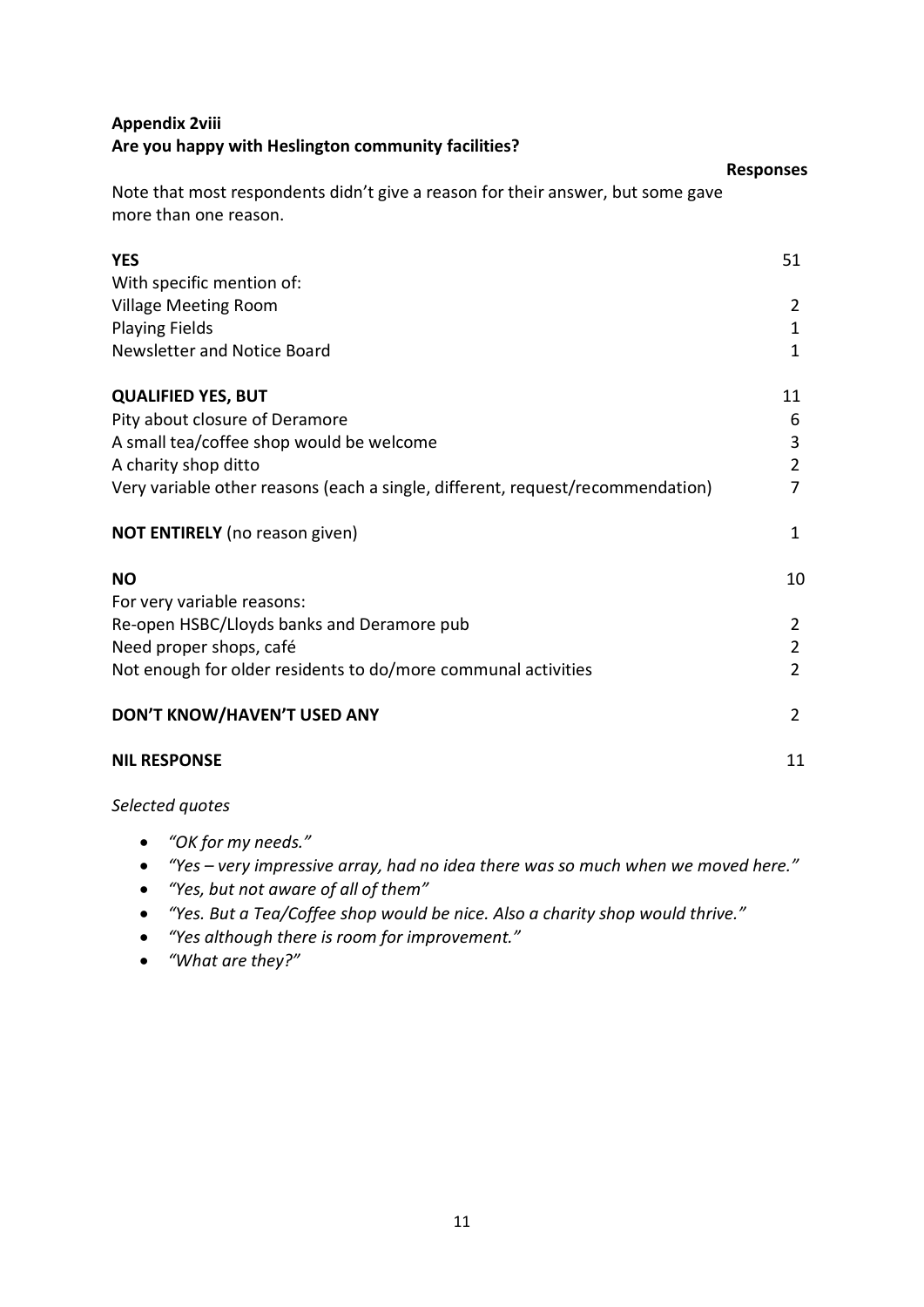# **Appendix 2ix Are there additional facilities you would like to see?**

|                                                                               | <b>Responses</b> |
|-------------------------------------------------------------------------------|------------------|
| <b>NO</b>                                                                     | 22               |
| <b>NIL RESPONSE</b>                                                           | 31               |
| <b>YES</b>                                                                    | 33               |
| With various suggestions:                                                     |                  |
| More village social activities ranging from toddler groups to older residents | 11               |
| Need a café, tea room, coffee shop or restaurant                              | 10               |
| Re-open Deramore                                                              | 9                |
| More shops (various suggestions - newsagents, mini-supermarket etc.)          | 5                |
| Medical Centre, Pharmacy                                                      | 3                |
| More play and adult exercise equipment, more sports clubs                     | 3                |
| Flashing warning lights for speeding vehicles                                 | 2                |
| More footpath signs                                                           | 1                |
| Bike racks in village                                                         | 1                |
| Re-open HSBC Bank                                                             | 1                |
| Quiet place to sit                                                            | 1                |
| More "consideration" for wildlife                                             | 1                |
| More information about University activities and whether open to public       | 1                |

- *"On the Outgang it would be great if, in addition to play equipment for children, there was similar exercise equipment for adults."*
- *"A medical centre near the one recently closed in the University. Campus East is too far to walk for some inhabitants."*
- *"More evening activities for active older people."*
- *"We often used the Deramore for lunch and coffee so maybe a small coffee shop would be good."*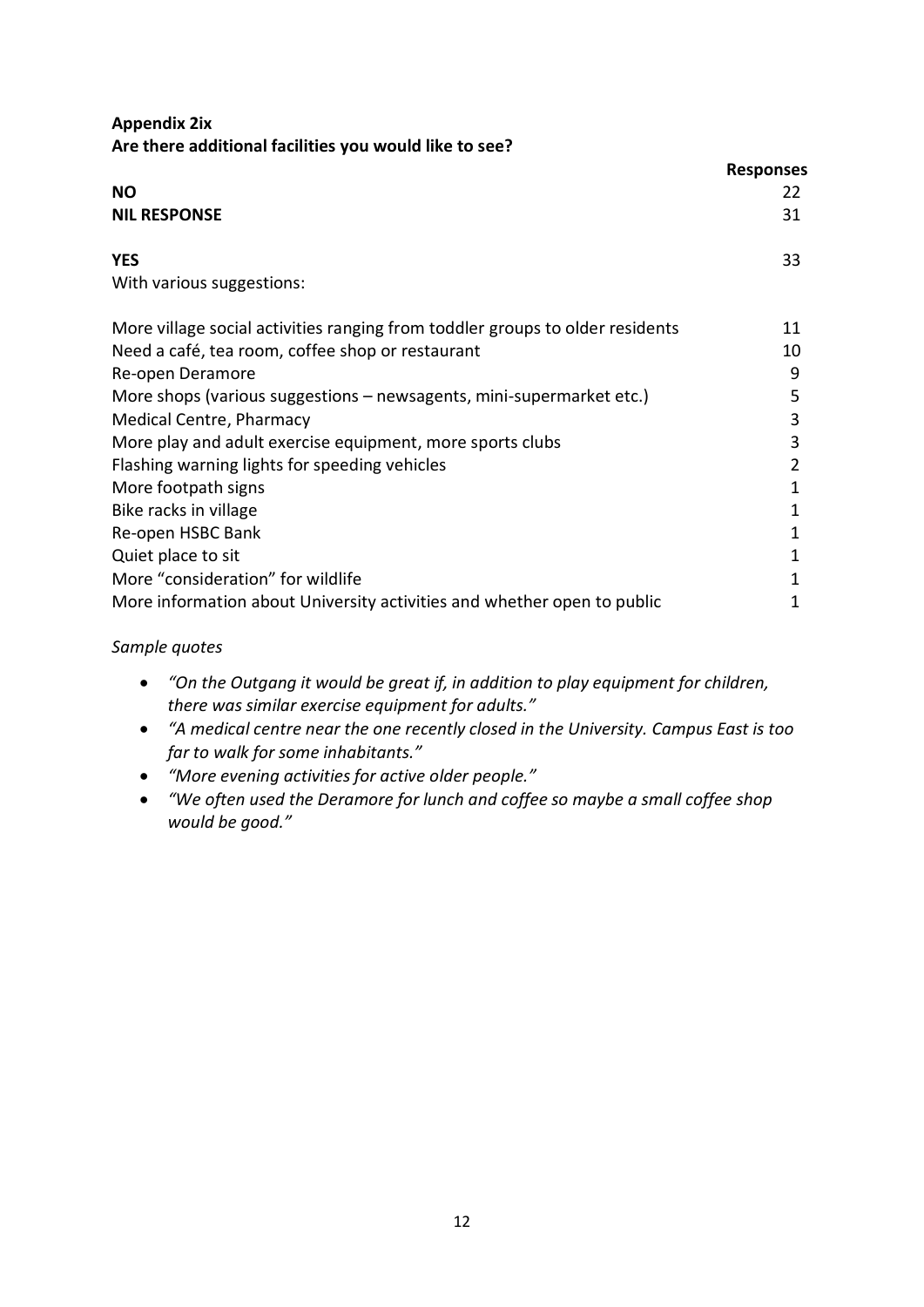# **Appendix 2x Are there enough facilities and services for people of every age?**

|                                                                                 | <b>Responses</b> |
|---------------------------------------------------------------------------------|------------------|
| YES, YES BUT, & PROBABLY                                                        | 29               |
| <b>NO</b>                                                                       | 25               |
| <b>NIL RESPONSE</b>                                                             | 22               |
| <b>NOT SURE/DON'T KNOW</b>                                                      | 10               |
| Examples given if response was "no" or "yes but"                                |                  |
| More social facilities and activities, specifying variously children, teenagers |                  |
| 30-somethings, and older people                                                 | 15               |
| Better cycle facilities (parking and routes)                                    | 3                |
| Need a coffee shop, restaurant, or café                                         | 3                |
| Need a Chemist/pharmacy for older people                                        | 3                |
| More play/exercise equipment for children and adults on Outgang                 | 2                |
| Re-open Deramore                                                                | 2                |
| Not enough "restricted" (? Residents Only) parking                              | 1                |
| Not enough safe footpaths/roads for children and older residents                | 1                |
| Restore HSBC & ATM                                                              | 1                |
|                                                                                 |                  |

- *"Yes, very good for children."*
- *"A community café would be an added facility or a café/restaurant…"*
- *"It is student led. Not much for OAPs."*
- *"Better cycling facilities required."*
- *"There is a good range but I think there could be more for older people as well – eg at the village hall, coffee mornings, monthly walks, monthly talks etc."*
- *"Yes. (But) it's up to individuals to use the facilities available to start things…"*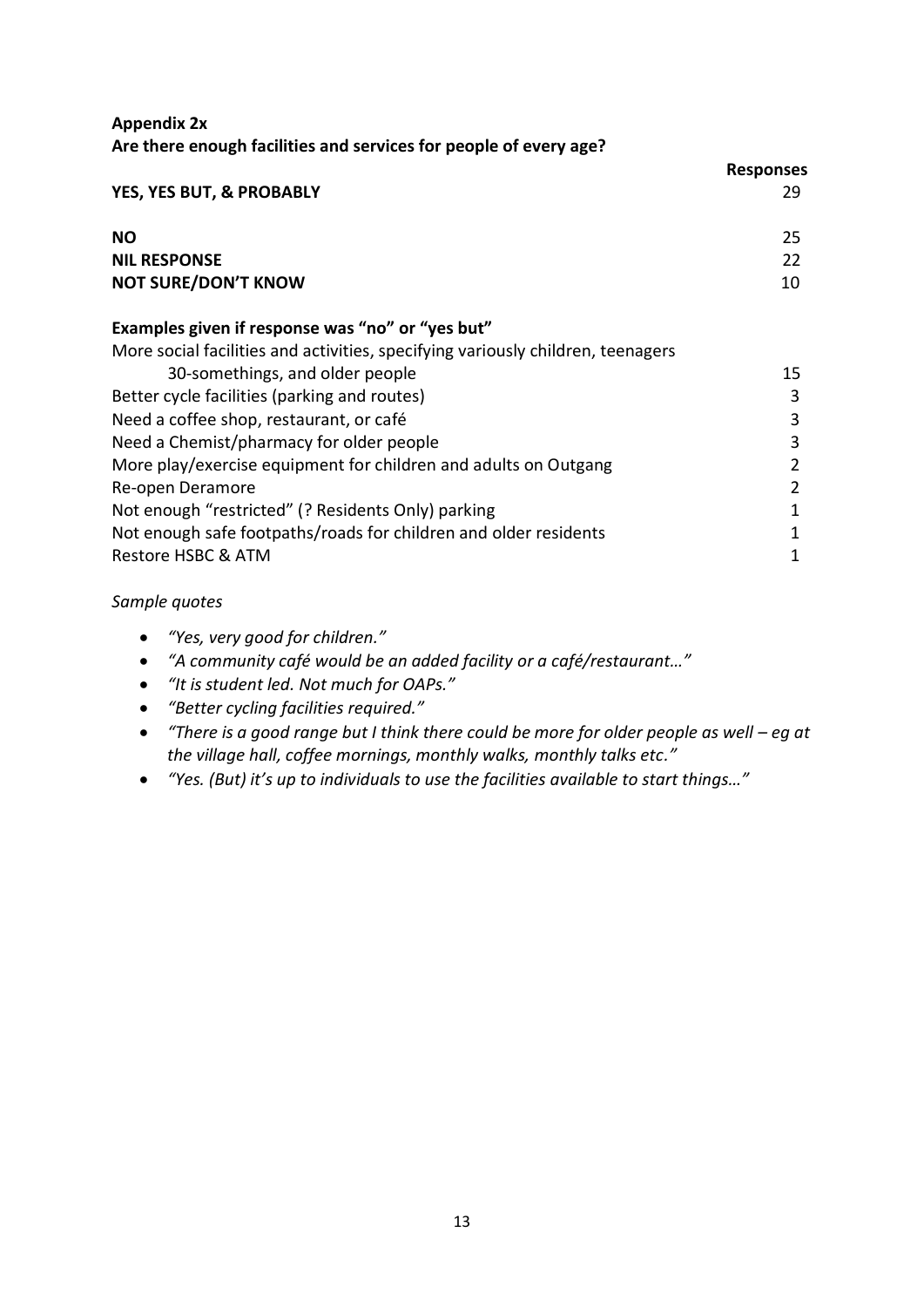# **Appendix 2xi What are the advantages and disadvantages of having the university close by?**

|                                                                                   | <b>Responses</b> |  |
|-----------------------------------------------------------------------------------|------------------|--|
| <b>Advantages</b>                                                                 |                  |  |
| Good bus-service in to York                                                       | 42               |  |
| Access to lectures, concerts, library etc.                                        | 39               |  |
| Supports village shop, PO, banks and pub                                          | 37               |  |
| Students keep the area "vibrant", "diverse" and "cosmopolitan" (including school) | 30               |  |
| Access to attractive grounds for walks and wildlife                               | 24               |  |
| Provides excellent sports facilities                                              | 16               |  |
| Good employment opportunities                                                     | 14               |  |
| Market Square shops                                                               | 3                |  |
| Single miscellaneous advantages (e.g. more bus-stops)                             | 3                |  |
| NO ADVANTAGES (including nil returns)                                             | 3                |  |
| <b>Disadvantages</b>                                                              |                  |  |
| Antisocial behaviour by noisy (often drunk) students etc.                         | 40               |  |
| (but 3 respondents explicitly said noise wasn't a problem)                        |                  |  |
| Heavy traffic and associated parking problems and traffic calming measures        | 26               |  |
| Too many HMOs, depriving families of homes                                        | 16               |  |
| Negative impacts of University's "overwhelming presence" (ugly buildings, loss of |                  |  |
| agricultural land, "studentification" etc.)                                       | 13               |  |
| Generates litter, rubbish, graffiti                                               | 12               |  |
| Transient student population, not engaged with village, "full of strangers"       | 9                |  |
| Blatant illegal cycling (no lights, on pavement etc) and jay-walking by students  | 6                |  |
| Overcrowding on buses                                                             | 3                |  |
| Miscellaneous                                                                     | $\overline{2}$   |  |
| NO DISADVANTAGES (including nil returns)                                          | 17               |  |

- *"A necessary evil. The village has disappeared; is full of passing strangers."*
- *"Advantages – Young people around; concerts, lectures available; good bus service; support local shops. Disadvantages – Student noise; traffic; parked cars in every available space with no space for locals."*
- *"High quality open lectures and concerts. Good bus service. Very little noise or disturbance from students."*
- *"The villagers who have lived here peacefully for several years agree that the student intake in 2016-2017 is the worst behaved for 40 years."*
- *"…overall I think we gain more from the university than we lose."*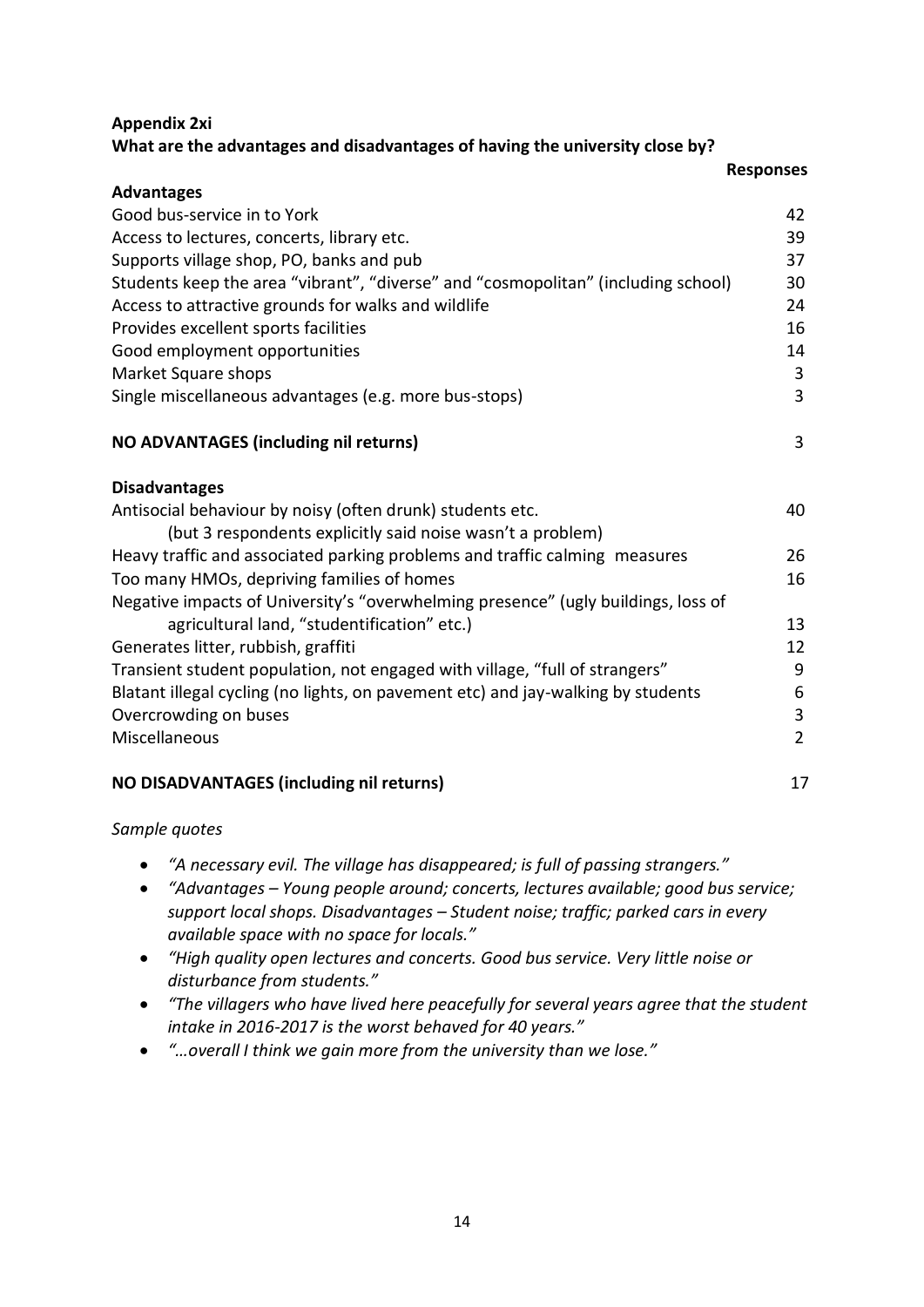# **Appendix 2xii**

**Value Statements. It is important that….**

|                                                                                                     | <b>Strongly</b> | <b>Disagree</b> | <b>Neutral</b> | <b>Agree</b> | <b>Strongly</b> |
|-----------------------------------------------------------------------------------------------------|-----------------|-----------------|----------------|--------------|-----------------|
|                                                                                                     | <b>Disagree</b> |                 |                |              | <b>Agree</b>    |
| There is good access to the                                                                         | 0               | $\Omega$        | $\overline{2}$ | 18           | 69              |
| countryside                                                                                         |                 |                 |                |              |                 |
| Heslington is well served by public                                                                 | $\overline{0}$  | $\overline{3}$  | $\overline{0}$ | 24           | 59              |
| transport                                                                                           |                 |                 |                |              |                 |
| There are good cycling facilities                                                                   | $\overline{2}$  | 6               | 18             | 28           | 33              |
| There is a good range of community<br>facilities                                                    | 3               | 6               | $\overline{7}$ | 35           | 34              |
| There are open spaces in the village                                                                | 0               | $\overline{2}$  | 5              | 35           | 45              |
| There are open spaces round the<br>village                                                          | 0               | $\Omega$        | $\overline{2}$ | 30           | 51              |
| The Green Belt is protected                                                                         | 3               | 9               | 8              | 21           | 47              |
| <b>Heslington Tilmire SSSI (Nature</b><br>Reserve) is conserved                                     | $\mathbf{1}$    | $\mathbf{1}$    | 6              | 21           | 57              |
| <b>Vehicle flows through Common</b><br>Lane/Low Lane are for local businesses<br>and residents only | $\overline{3}$  | $\overline{7}$  | 5              | 19           | 51              |
| Major new developments should be<br>prevented from vehicular access<br>through Common Lane/Low Lane | $\overline{0}$  | $\mathbf{1}$    | 3              | 14           | 68              |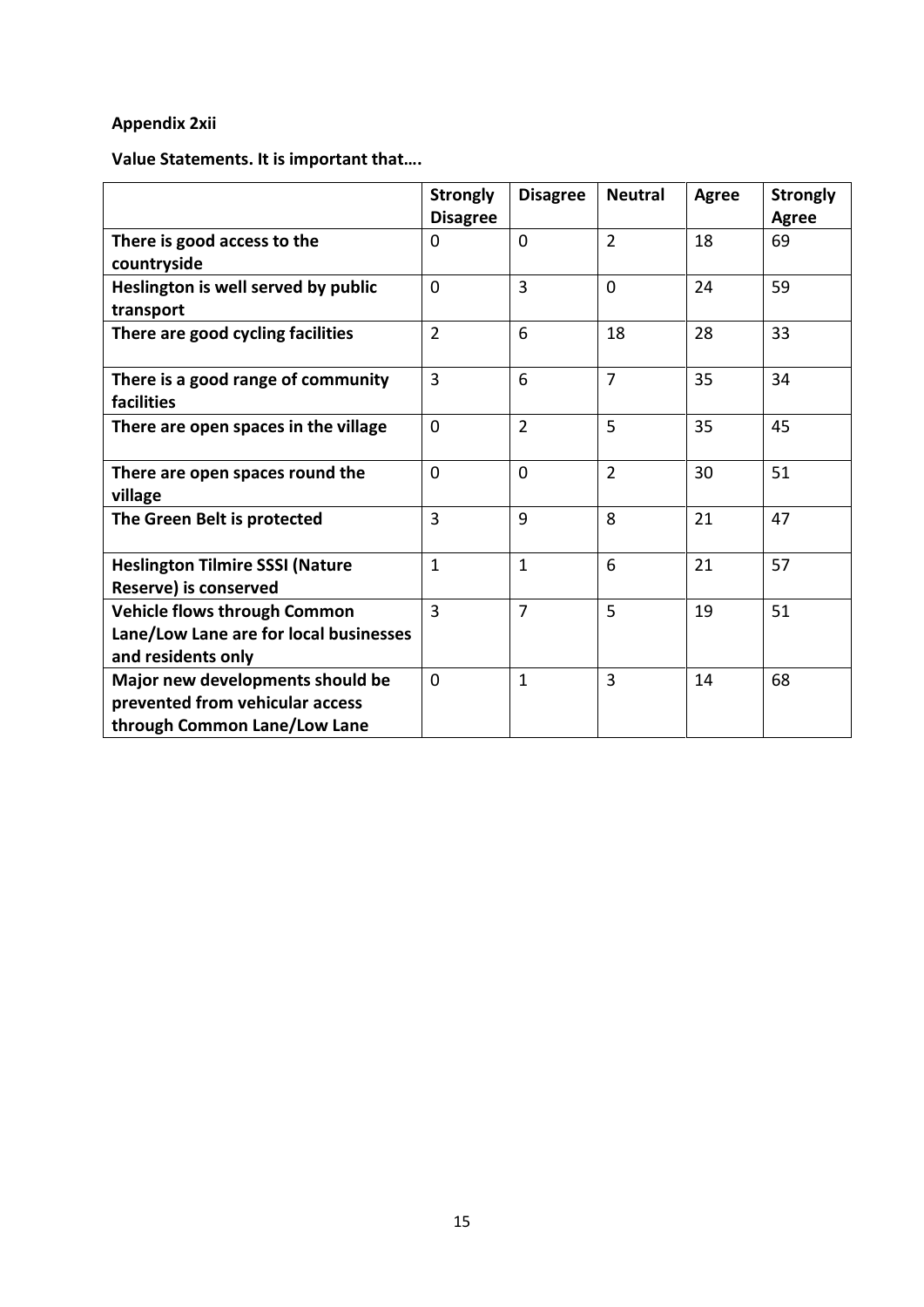# **Appendix 2xiii General comments. Please list any other comments you would like to make about Heslington**

# **Nil returns 43**

Where respondents made more than one comment about different aspects of Heslington their responses have been split and grouped together with others on a similar topic. All are reported verbatim (with minor editing of punctuation and spelling), and a small number of very long answers have been edited whilst retaining the essential point(s) being made.

\_\_\_\_\_\_\_\_\_\_\_\_\_\_\_\_\_\_\_\_\_\_\_\_\_\_\_\_\_\_\_\_\_\_\_\_\_\_\_\_\_\_\_\_\_\_\_\_\_\_\_\_\_\_\_\_\_\_\_\_\_\_\_\_\_\_\_\_\_\_\_\_\_\_\_

- 1. I really appreciate such questionnaires and consultations. Heslington Parish Council and Village Trust do a good job working with the community.
- 2. I really like living in Heslington.
- 3. This is a special, place to live!
- 4. It's a great place to live.
- 5. I was here when the original Village Design [Statement] was done and I very much like living here.
- 6. A good place to live even if you are not part of the University.
- 7. Heslington is a friendly village but not always easy for newcomers to integrate and understand.
- 8. Heslington is a very attractive village for people to reside [in]. It should have a proactive approach to housing development and intergenerational questions. The Neighbourhood Plan should incorporate growth for the village and housing targeted at different demographic and income groups. Could the village propose a sustainable development plan that would allow an increase in residents (not just students)?
- 9. Some considered relaxation may be appropriate to meet housing needs where we have no brown field land [illegible] infill.
- 10. I would like to see more family-owned homes on Main Street(s) and less rented outproperty. Some look rather neglected.
- 11. Heslington is a special place with a variety of people living here, and countryside village feel whilst being able to access York fairly easily. I think it is important that we do not lose the close community feel, that many people know and talk to each other and look after each other. It would be nice to have a few more family homes but without compromising the traffic flow through Heslington, or easy access to countryside.
- 12. Despite University expansion and city housing development plans and infilling in the village, Heslington retains much of its charm and rural character. The village is an asset to the City of York, which I hope will support the Heslington Parish Council in its valiant efforts to preserve and protect the village's exceptional attractive character, especially when threatened by more development.
- 13. I fear for the quality of life in Heslington village if big business concerns are given priority and destroy the tranquillity [and?] the invaluable life style that we [illegible] for humans, creatures and plants.
- 14. It is important to maintain a 'village feel' within Heslington without undue 'domination' by the University.
- 15. The University appears to be largely indifferent to the effects it has on Heslington's residential population.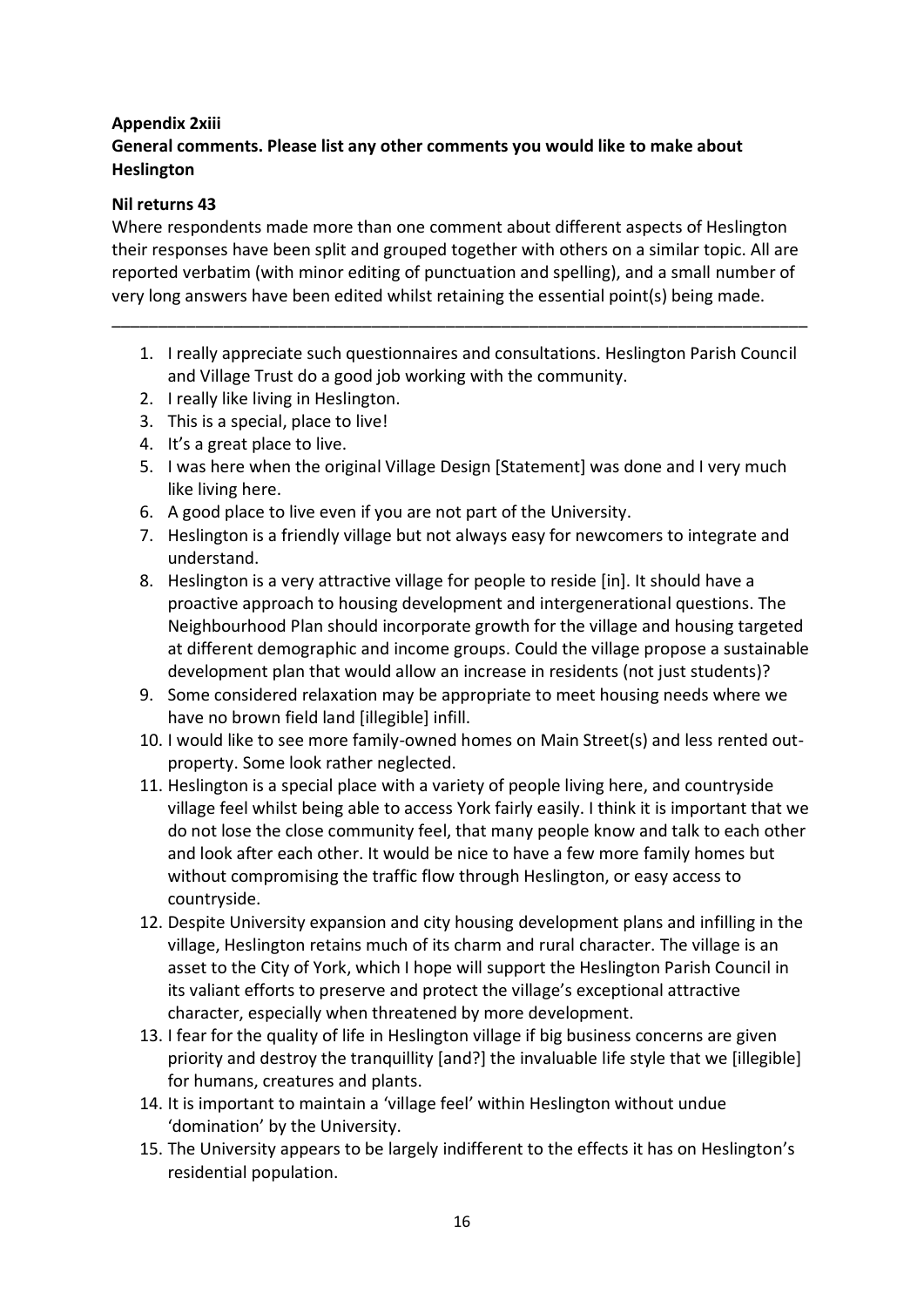- 16. The University, whilst a welcome asset to York, should be held to account on promises made but not kept.
- 17. The University should be made to adhere to agreements made when it initially wants to do some projects (e.g. building a sports pavilion. They made an agreement to not allow people using this and the playing fields, to park on our estate [West Moor Lane] but this was not adhered to and we regularly have people parking outside our houses, and we cannot park near our house as a result). This is just one instance of many, where the University agrees to some stipulation by local groups and then does not adhere to the agreement.
- 18. Much greater resistance needs to be applied to future plans of the University especially expansion and changes to roads/routes without local residents support.
- 19. The various residents/local communities should work much closer to achieve common aims, and resist University.
- 20. It is not our fault that the University built a whole new college at the end of our road [West Moor Lane] and that many houses on our estate have been bought to let to students.
- 21. Heslington has always been a lovely village and our family have lived here for over 50 years and we have accepted the many changes and developments that have been built here during the last few decades. Indeed we have always enjoyed the "vibrancy" of the University life but now we feel that too many new University buildings are being allowed by the Council Planning Department. Any further development will eventually result in Heslington village being totally engulfed and will become part of the University campus.
- 22. I am concerned about what will become of the old Victorian school building once it is handed back when the new school opens. I hope it won't become student accommodation.
- 23. University should be prevented from extending the East Campus south of Low Lane.
- 24. Students can be very noisy coming back from the pub at night, going to Halifax Court.
- 25. It is all very well blaming the students for noise but the universities are not meeting their needs. Lack of expectations (9 hours contact and only having to pass the  $1<sup>st</sup>$ year) and underappreciation of their vulnerabilities (we don't have adult brains until 23'ish and judgement and empathy are developed very late), mean their behaviour is quite understandable.
- 26. Concern about Plusnet Events marathons which involve huge speakers and large quantities of them. Halifax College have a Freshers Week – noise so loud invaded my home. Music needs monitoring.
- 27. There needs to be more liaison between residents and the University. With Campus East that should be no student events at antisocial hours within the earshot of the residential community. Such events should be only on Campus East.
- 28. It is a well known fact that student population has brought neglect and litter to the area.
- 29. Traffic flows at rush hour are [word illegible] by poorly thought out/unsuitable traffic calming scheme. Please note Heslington Lane 30 not 40 and remove chicanes, have speed bumps along University Road/Fulford to maintain flow of traffic and avoid congestion/aggressive driving.
- 30. 30 mph limit should apply the whole way between Heslington and Fulford.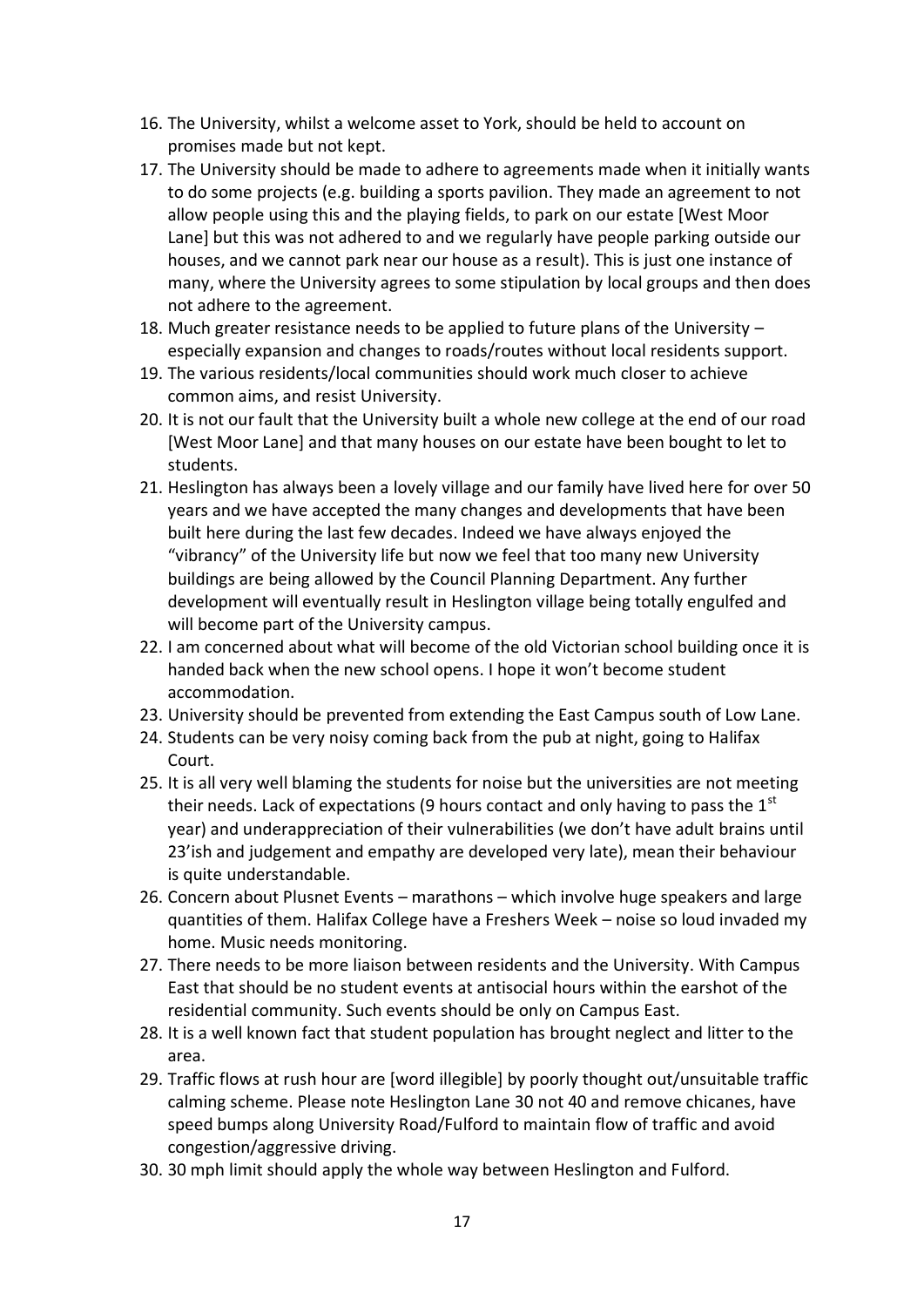- 31. Can we influence the serious peak time traffic on Field Lane?
- 32. The extent of traffic visiting Brown's sandwich shop is excessive and diminishes the ambience and atmosphere of the village.
- 33. I am disabled [and] for some time have felt marooned here. Why? Because of [severe pain] caused by the humps on University Road I can no longer access my bank, the facilities in Market Square, or attend concerts [and] I have lost access to all bus routes. I was looking forward to the new facilities on Heslington East but the unnecessary hump by the church/traffic lights [also] means I rarely get there; [ditto] swimming in the new pool there.
- 34. 20 mph Main street in Heslington Village future development should reflect impact on traffic in this area and seek to avoid increasing it significantly for the same health and safety reasons it was made 20 mph.
- 35. Ways must be found to prevent University staff and students parking in or around the village, and to force the University to make its own parking provision for them.
- 36. Cars have started to be parked on the lane leading to the Outgang parking area, making it very muddy and the lane narrower.
- 37. Outgang parking area needs a lot of 'supervision' suspect drug dealers sell from their cars at night, people dump rubbish, bins overflowing.
- 38. Parking is very difficult in small streets and cul-de-sacs as too many students now own cars which they bring to their accommodation as do people visiting.
- 39. We need laybys on University Road for buses to pull into. Traffic being seriously compromised by number of buses converging on roadway.
- 40. Buses using University Road should have pull-in/layby at the Library Bridge stop particularly those heading to the city.
- 41. I was very disappointed that the Council did not make any changes when they consulted on University Road – the speed bumps by traffic islands simply cause congestion and do not make it safer for students – crossings make so much more sense.
- 42. University Road cycle path why does no-one use this!?
- 43. Of all the villages that used to surround York Haxby, Osbaldwick etc. only Heslington has not been absorbed by York. It is critical that this doesn't happen. So Badger Hill, Heslington East and Fullford must not encroach on the green buffer zones to the east and west of the village.
- 44. It is vitally important now that the whole of Heslington remains in the Green Belt.
- 45. Need to fight to protect Green Belt.
- 46. South of Heslington is a labyrinth of farms and wild places. A paradise for nature lovers like myself. [There then follows a long list of interesting birds, mammals and plants s/he has seen in the area]. One of the value statements is "the Green Belt is protected". Yet the land is constantly under pressure to be developed. I sincerely hope it will not happen in my lifetime.
- 47. With plans to close Imphal [Barracks] and build, surely we could leave the Green Belt alone and not turn anymore countryside into housing? Development to date in Heslington has preserved its village nature; it would be sad to lose it now. Access to any development from Common/Low Lane would ruin the village.
- 48. Should the new town south of the A64 proceed, it's imperative that access along Common Lane only be permitted for cyclists and pedestrians, and the existing farms and residents.